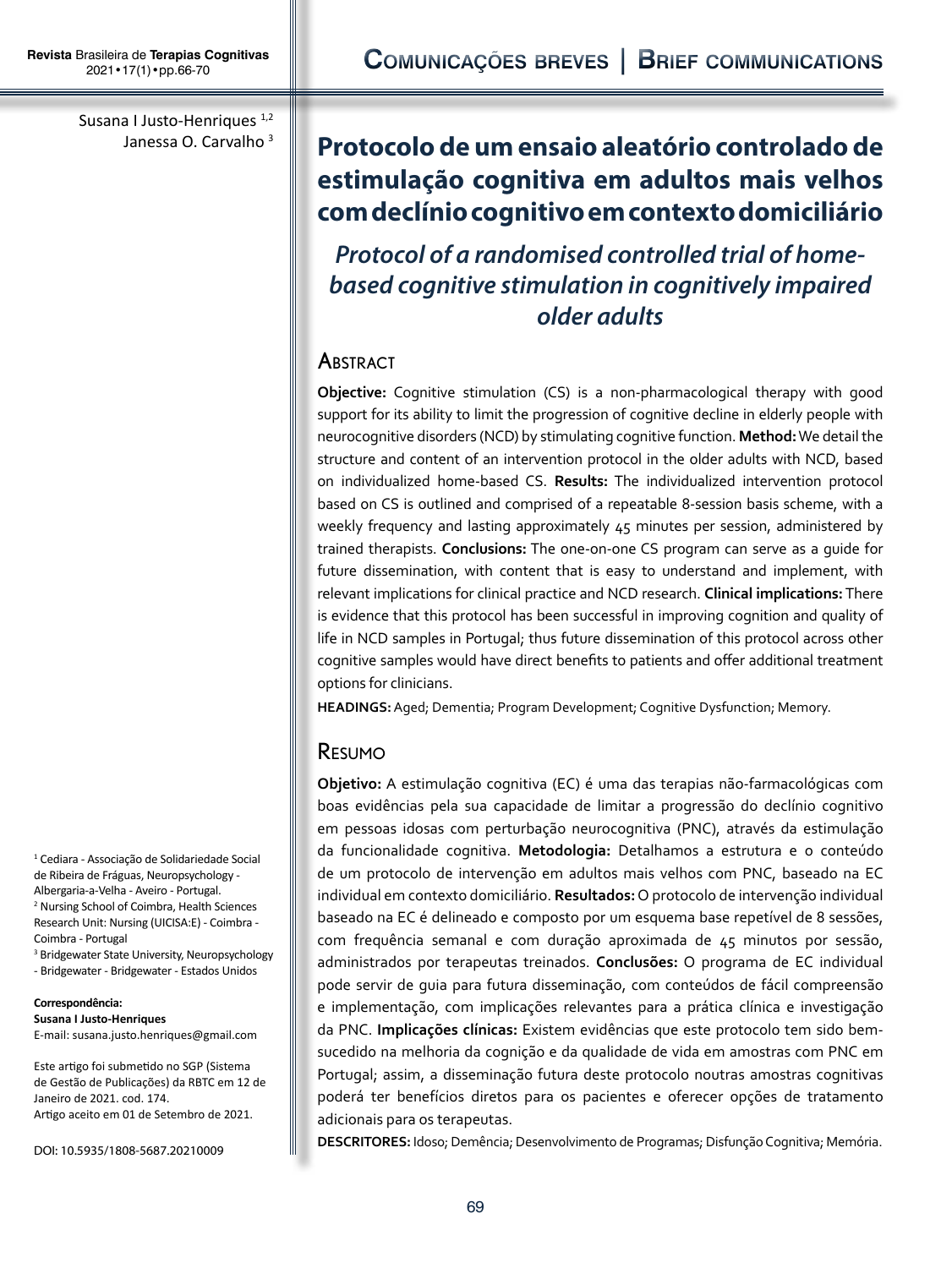### **INTRODUCTION**

One of the consequences of ageing and the main cause of disability in older adults is neurocognitive disorders (NCD), with a prevalence of between 3% and 25%, is considered by the World Health Organization ([WHO], 2012) as a public health problem. NCD are estimated to affect 50 million people worldwide, with an expected increase to 150 million by 2050 (Patterson, 2018). The initial and less severe clinical condition is mild NCD, defined by evidence of moderate cognitive impairment compared to a previous level of individual performance in one or more cognitive domains, but without interference with the ability to perform the activities of daily life; in comparison NCD requires cognitive impairment in addition to functional impairment (American Psychiatric Association [APA], 2013).

According to Livingston et al. (2017) there are risk factors that can aggravate the development of NCD (e.g., low education, depression, low social support network). To mitigate the progression of cognitive impairment in people with NCD, non-pharmacological intervention can be used, as it promotes cognitive reserve and is generally thought to slow cognitive and functional expression of NCD (Tardif e Simard, 2011).

Cognitive stimulation (CS) is one of the recommended therapies by the National Institute for Health and Clinical Excellence (NICE) for NCD cases (NICE, 2007), promoting involvement in activities aimed at improving cognitive and social functions (Clare et al., 2003), and can be administered in a group or one-on-one format. This therapy is indicated to stimulate cognitive function (e.g. attention, calculations, executive functions, language, memory) in different severity and types of dementia. Regardless of the effect of medication, there is good evidence that CS improves cognitive functions, social interaction and quality of life (Aguirre et al., 2013; McDermott et al., 2019; Woods et al., 2012).

CS, when combined with other therapies such as reality- -oriented therapy (ROT), demonstrates significant improvements in cognitive domains in patients diagnosed with NCD (Hsiao- -Yean et al., 2018).

Most research on non-pharmacological therapies lacks the description of intervention protocols in detail (Orrell et al., 2017). Therefore, the ROT and CS protocol presented herein was developed, which describes our one-on-one protocol in Portuguese older adults with NCD.

## **METHOD**

Based on the present protocol, an experimental design of repeated (pre, intra and post- intervention), randomized (through DatInf ® RandList software) and controlled measures in older adults with NCD in a home setting (Clinicaltrials.gov ID: NCT04417751) is conducted to evaluate the effect of the CS intervention program, in a one-on-one, long-term format.

Specifically, to this protocol tested the effectiveness of CS in cognition, mood, quality of life and functional status. The intervention group (*n* = 30) had 47 weekly, one-on-one CS sessions and 3 evaluation sessions. The control group (*n* = 29) received the usual care, which is essentially based on social interaction activities and personal skills training and stimulation activities.

The intervention protocol has been developed progressively in five phases. The first phase consisted on a review of the scientific literature on CS with older adults with NCD, in particular, regarding to the format, periodicity and duration of the sessions. We also collected socio-demographic characteristics of the participants and effects of CS on the overall cognitive state, mood state, quality of life and functional state. Based on the theoretical reviews, the Making a Difference program from Spector et al. (2006) was selected for adaptation.

Next, materials were adapted for older adults with NCD and adjusted to the Portuguese culture (e.g. commemorative dates, traditions, locations, celebrities, foods) and administered to participants throughout Portugal. Further, existing materials were selected, associated with CS and ROT principles, along with other complementary activities, aimed to stimulate attention, memory, language, calculation and executive functions.

Next, the structure and content of the sessions were defined using previously selected and developed materials. Participants had diagnoses of NCD using DSM-5 criteria by a doctoral-level provider, MMSE scores = 10-26, and aged 65+. Exclusion criteria include participants with sensory or perceptual deficits or acute mental health issues. Six older adults with NCD voluntary participated, uncompensated, in the pilot phase; this informed the final phase, a revision of the complementary materials and a new adaptation of existing material.

This study was conducted in accordance with the latest revision of the Helsinki Declaration and was approved by the Ethics Committee of the Health Sciences Research Unit: Nursing (UICISA: E) of the Nursing School of Coimbra (ESEnfC).

## **RESULTS**

Table 1 outlines the full protocol. As our protocol addressed multiple cognitive domains in each weekly session, we focused our outcomes on global cognitive functioning and multiple domains, as specified in Justo-Henriques (2021). In summary, eight 45-minute weekly sessions were administered by a trained clinical psychologist. Individualized CS is described previously (Justo-Henriques, 2021; Justo-Henriques et al., 2019). One-on- -one sessions should be conducted uninterrupted in a private, quiet and comfortable location.

Initially, the therapist greets and guides participants towards insight and reviews the objectives of the session. Next, time orientation training consistent with ROT is carried out using material that includes temporal and spatial elements (e.g. day of the week, month, day of the month, year, season and time of year, state of time and clock; Justo-Henriques, 2021).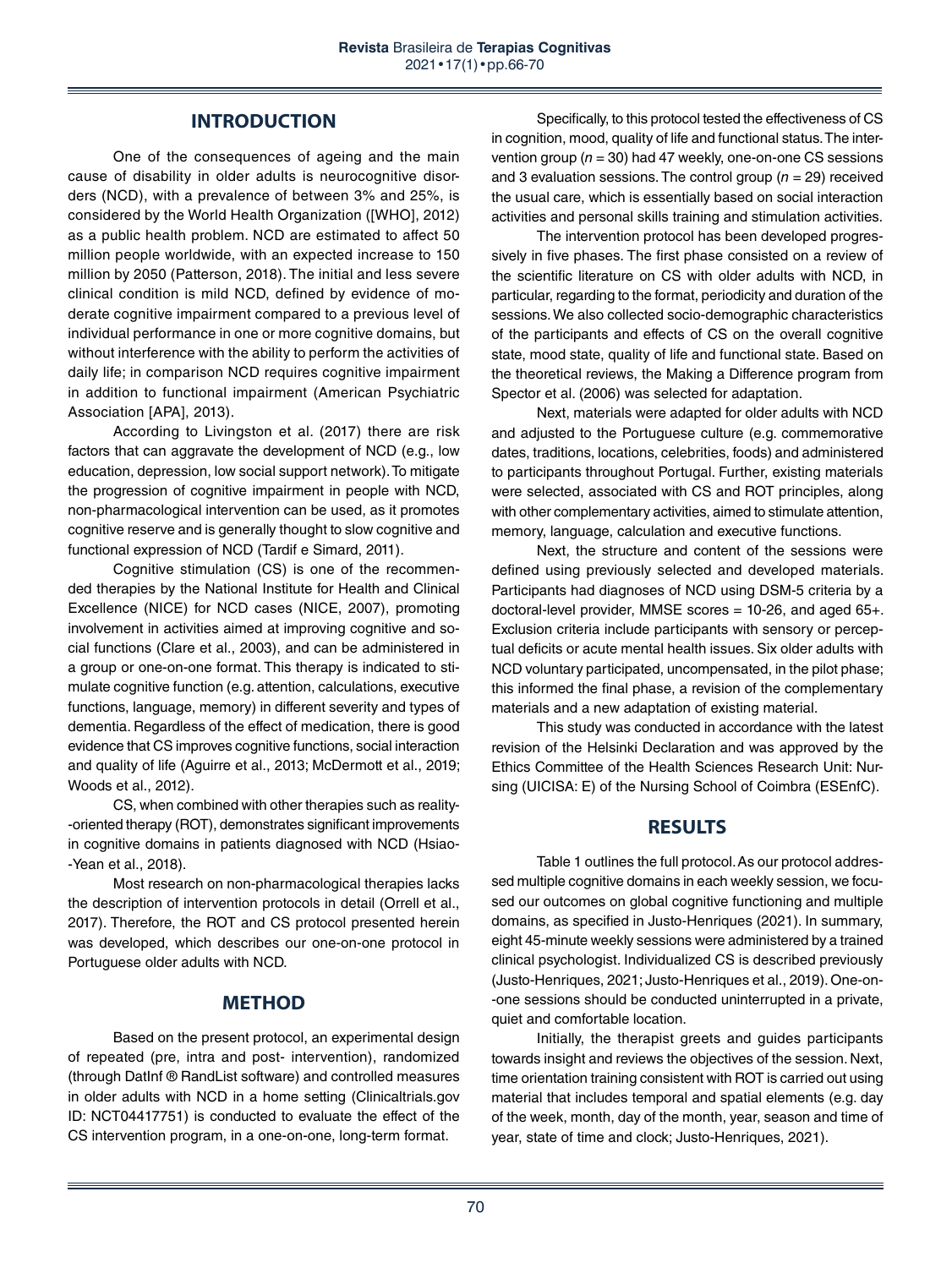#### **Table 1.** Intervention details by week.

**E** 

| <b>Session</b>                         | Contents and activities of the intervention                                                                                                                                                                                                                                                                                                                                                                                                                                                                                                                                                                                                                                                                              | <b>Material</b>                                                                                                                                                                                                              | <b>Stimulated cognitive</b><br>domain                                          |
|----------------------------------------|--------------------------------------------------------------------------------------------------------------------------------------------------------------------------------------------------------------------------------------------------------------------------------------------------------------------------------------------------------------------------------------------------------------------------------------------------------------------------------------------------------------------------------------------------------------------------------------------------------------------------------------------------------------------------------------------------------------------------|------------------------------------------------------------------------------------------------------------------------------------------------------------------------------------------------------------------------------|--------------------------------------------------------------------------------|
| 1                                      | <b>Activity(ies)</b>                                                                                                                                                                                                                                                                                                                                                                                                                                                                                                                                                                                                                                                                                                     | N/A                                                                                                                                                                                                                          | N/A                                                                            |
| $\overline{2}$<br>[10, 18, 27, 35, 43] | Activity(ies):<br>Request the participant to: identify the different<br>colours present in the domino images on the board,<br>as well as the domino pieces corresponding to those<br>illustrated on the same board, placing them in their<br>respective places; name, from the colours presented<br>on the board, examples of fruits, legumes, flowers, etc.;<br>perform mathematical operations (e.g, calculate the<br>value of the sum of the yellow and green circles, giv-<br>ing each colour of the circle a score (e.g. each yellow<br>circle has a value of three units and a green circle has a<br>value of two units); remove the pieces containing the<br>circles with the colours mentioned by the therapist. | A: composed of a board and col-<br>oured cards (domino piece format)<br>on paper support.                                                                                                                                    | Attention, memory, lan-<br>guage, praxis, calculus and<br>executive functions. |
| 3<br>[11, 19, 28, 36, 44]              | Activity(ies):<br>Request the participant to: identify, from the repro-<br>duction of musical themes related to the authors/<br>interpreter that appear on the roulette, the title of the<br>theme, associating it to the card with the representa-<br>tive image of the same and place it next to the image<br>of the author/interpreter on the respective roulette.                                                                                                                                                                                                                                                                                                                                                    | B: composed of roulette with im-<br>age of singers associated with the<br>present and the past and cards with<br>representative images of the musical<br>themes interpreted, on paper. Al-<br>lusive sounds to the activity. | Attention, memory, lan-<br>quage, praxis and gnosis.                           |
| 4<br>[12, 20, 29, 37, 45]              | Activity(ies):<br>Request the participant to: describe the content of the<br>images presented; place the cards with the images<br>and/or syllables in the correct place of the "tree" in<br>order to form the representative words in each image<br>or invoked through the clues given by the therapist.                                                                                                                                                                                                                                                                                                                                                                                                                 | C: composed of a cardboard frame<br>with a structure based on the con-<br>cept of a family tree from a letter of<br>the alphabet, with several branches<br>to place cards with images or syl-<br>lables.                     | Attention, memory, lan-<br>guage, praxis and executive<br>functions.           |
| 5<br>[13, 21, 30, 38, 46]              | Activity(ies):<br>Request the participant to: associate and collect<br>from the table the cards with the allusive images to<br>different musical themes, as they are being repro-<br>duced; name words/phrases associated to the theme<br>reproduced, the title of the theme and the name of<br>the respective author/interpreter (in case the partici-<br>pant cannot name them, the therapist should provide<br>"hints/tracks" in order to continue the activity); organ-<br>ize and separate the cards with the allusive images to<br>musical themes according to the respective author/<br>interpreter.                                                                                                              | D: composed of cards with the im-<br>ages allusive to different Portuguese<br>musical themes. Audios correspond-<br>ing to the themes portrayed.                                                                             | Attention, memory, lan-<br>guage, praxis, gnosis.                              |
| 6<br>[14, 22, 31, 39, 47]              | Activity(ies):<br>Request the participant to: unscrew the covers from<br>the tray to form the word that is the answer to each<br>card's question; then place the covers in the initial po-<br>sition (i.e. in ascending order of alphabet). Repeat the<br>exercise until you have completed the words alluding<br>to the cards presented by the therapist.                                                                                                                                                                                                                                                                                                                                                               | E: composed of a wooden board<br>with plastic lids, each with a letter of<br>the alphabet; cards with questions<br>according to various degrees of dif-<br>ficulty.                                                          | Attention, memory, lan-<br>guage, praxis, executive<br>functions.              |
| $\overline{7}$<br>[15, 23, 32, 40, 48] | <b>Activity(ies):</b><br>Request the participant to: associate the cards with<br>generic images of some of the emblematic television<br>programs in the history of Portuguese television to<br>date; identify the audios representative of the generics<br>of each program and associate them with the image<br>of the card that represents it; name the presenters and<br>the television channel associated with the different<br>programs; report personal interest and knowledge<br>about the programs covered in the activity.                                                                                                                                                                                       | F: composed of a poster with sym-<br>bolic images of television programs<br>and cards with associated images, on<br>paper. Audio allusive to the activity.                                                                   | Attention, memory, lan-<br>quage, praxis, gnosis.<br>continua                  |

۰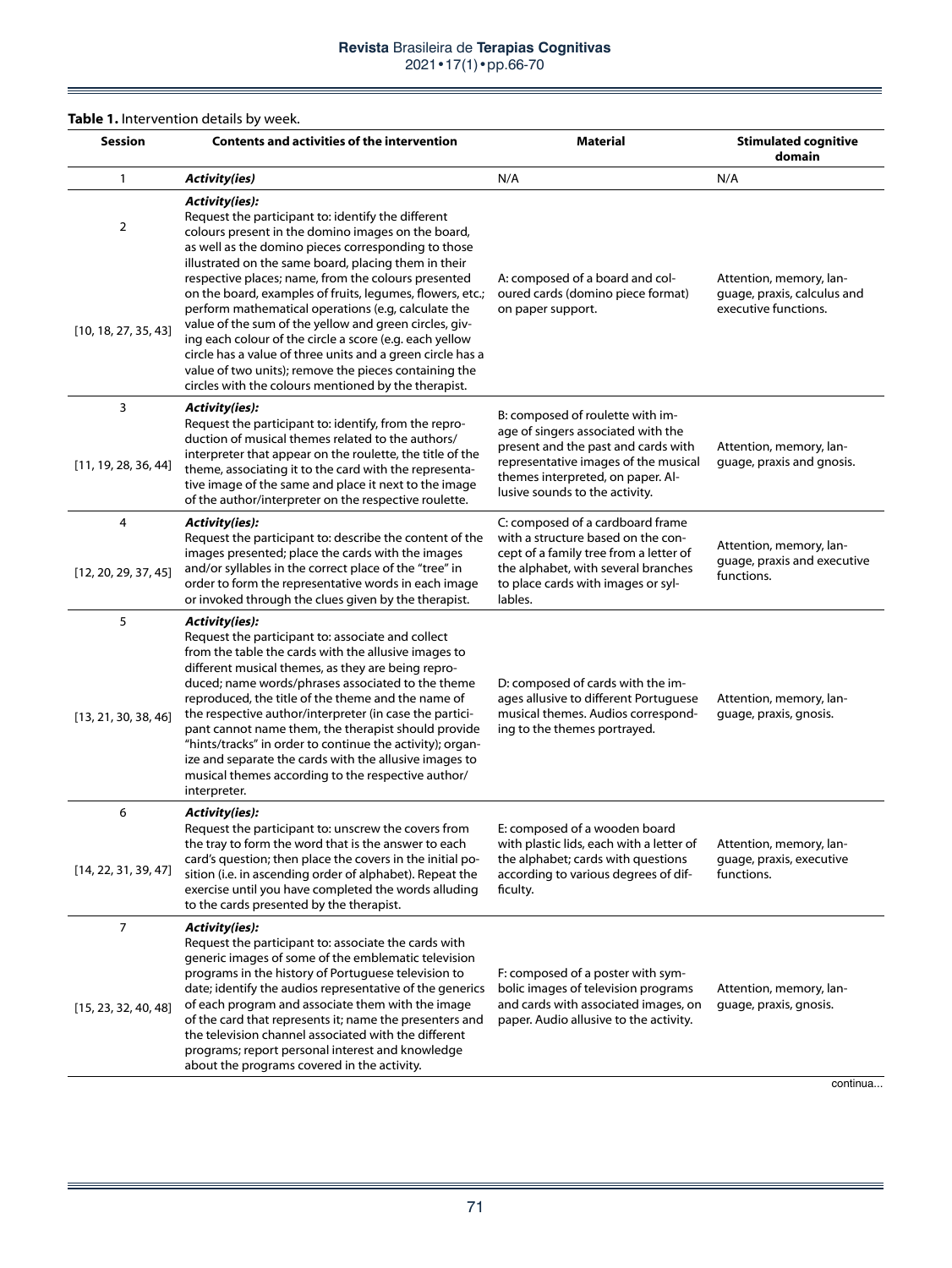#### **Revista** Brasileira de **Terapias Cognitivas** 2021•17(1)•pp.66-70

| continuação               |                                                                                                                                                                                                                                                                                                                                                                                                                                                                                                                                                                                                                                                                                                                                                                                                                                                                                                                                                            |                                                                                                                                                                                                                                                                                                                                                                     |                                                                                |  |
|---------------------------|------------------------------------------------------------------------------------------------------------------------------------------------------------------------------------------------------------------------------------------------------------------------------------------------------------------------------------------------------------------------------------------------------------------------------------------------------------------------------------------------------------------------------------------------------------------------------------------------------------------------------------------------------------------------------------------------------------------------------------------------------------------------------------------------------------------------------------------------------------------------------------------------------------------------------------------------------------|---------------------------------------------------------------------------------------------------------------------------------------------------------------------------------------------------------------------------------------------------------------------------------------------------------------------------------------------------------------------|--------------------------------------------------------------------------------|--|
| <b>Session</b>            | <b>Contents and activities of the intervention</b>                                                                                                                                                                                                                                                                                                                                                                                                                                                                                                                                                                                                                                                                                                                                                                                                                                                                                                         | <b>Material</b>                                                                                                                                                                                                                                                                                                                                                     | <b>Stimulated cognitive</b><br>domain                                          |  |
| 8<br>[16, 24, 33, 41, 49] | Activity(ies):<br>Request the participant to: associate the different<br>cards with images of activities of daily life, placing<br>them in sequential order of their realization through-<br>out the day and next to the usual time represented on<br>the poster with clock;<br>Distribute the most typical activities of the morning<br>and the afternoon, as well as the most allusive activi-<br>ties on weekdays and weekends; describe the contexts<br>in which these activities take place; name the most<br>representative activities of certain situations; plan the<br>routines for a certain period indicated by the therapist<br>the morning and the afternoon, as well as the most al-<br>lusive activities on weekdays and weekends; describe<br>the contexts in which these activities take place; name<br>the most representative activities of certain situations;<br>plan the routines for a certain period indicated by the<br>therapist | G: Composed by a poster in circular<br>format, with an analog clock in the<br>center and at the ends with spaces to<br>place the cards with the daily activi-<br>ties. Cards with images representa-<br>tive of several of the daily activities.<br>the cards with the daily activities.<br>Cards with images representative of<br>several of the daily activities. | Attention, memory, lan-<br>quage, praxis, executive<br>functions.              |  |
| 9<br>[17, 26, 34, 42]     | <b>Activity(ies):</b><br>Request the participant to: name the images of the<br>basic products (e.g. bread, milk, rice, meat) on the<br>poster; draw up a shopping list, selecting the cards<br>with the images of the products desired and calculate<br>the total amount to be paid; give the therapist the<br>cards for the purchase, according to the representa-<br>tive value of a sum of money, calculate the total value<br>of the supposed purchase; calculate the value of the<br>respective change.                                                                                                                                                                                                                                                                                                                                                                                                                                               | H: composed of a poster with images<br>of products and their indicative<br>prices, individual cards with images<br>of the products), cards representing<br>amounts of money. All paper-based<br>materials.                                                                                                                                                          | Attention, memory, lan-<br>quage, praxis, calculus and<br>executive functions. |  |
| 25                        | <b>Activity(ies):</b><br>Intra-evaluation                                                                                                                                                                                                                                                                                                                                                                                                                                                                                                                                                                                                                                                                                                                                                                                                                                                                                                                  | N/a                                                                                                                                                                                                                                                                                                                                                                 | N/a                                                                            |  |
| 50                        | <b>Activity(ies):</b><br>Post-evaluation                                                                                                                                                                                                                                                                                                                                                                                                                                                                                                                                                                                                                                                                                                                                                                                                                                                                                                                   | N/a                                                                                                                                                                                                                                                                                                                                                                 | N/a                                                                            |  |

Note: N/A: not applicable.

The main activity (approximately 25 minutes) trains the cognitive domains (e.g. attention, memory, language, executive functions, calculations, gnosis, praxis) according to the theme defined for the respective session (see Table 1). The last five minutes of each session includes brief relaxation, debriefing, and processing (e.g., difficulties, interests, and benefits, as well as preferences for the following session; Justo-Henriques, 2021). Finally, the participant is reminded of the next scheduled session. At the end of the session, the therapist records the behavior (e.g. cooperative/interested; non-cooperative; passive) and engagement (e.g. participated; did not participate) of the participant.

## **DISCUSSION**

The current detailed intervention protocol serves as a technical guide for clinicians who may seek to employ this protocol and reduces reliability concerns in future implementation of the protocol. We feel that our CS materials based on the cognitive functionality of older adults in a comfortable, quiet, and distraction-free setting facilitates the training of cognitive domains in the most realistic, efficient, and ecologically-friendly setting.

Psychosocial interventions, in a one-on-one format, are associated with better results, compared to group interventions, as they resort to personalised activities, which assist in closer contact between the participant and the therapist, increasing access to the intervention (Justo-Henriques et al., 2019). A one-on-one intervention enhances the collaboration of the participant in the session and allows the exercises to be oriented according to the participant's needs, preferences and references (Justo-Henriques, 2021).

A limitation of this study is the limited understanding of the effectiveness of the CS protocol given its novelty. Thus, we propose this intervention continue to be applied in multiple patient samples to allow for a better understanding of its effects on cognition, mood, quality of life and functional status in home- -based elderly NCD patients.

The current individualized home-based intervention program was developed based on principles of ROT and CS therapy for older adults with NCD. However, more evidence of the long-term effects of psychosocial interventions is needed (McDermott et al., 2019). The current model may be disseminated and provide a starting point for new scientific programs and studies (e.g. specification of types and severity of dementia).